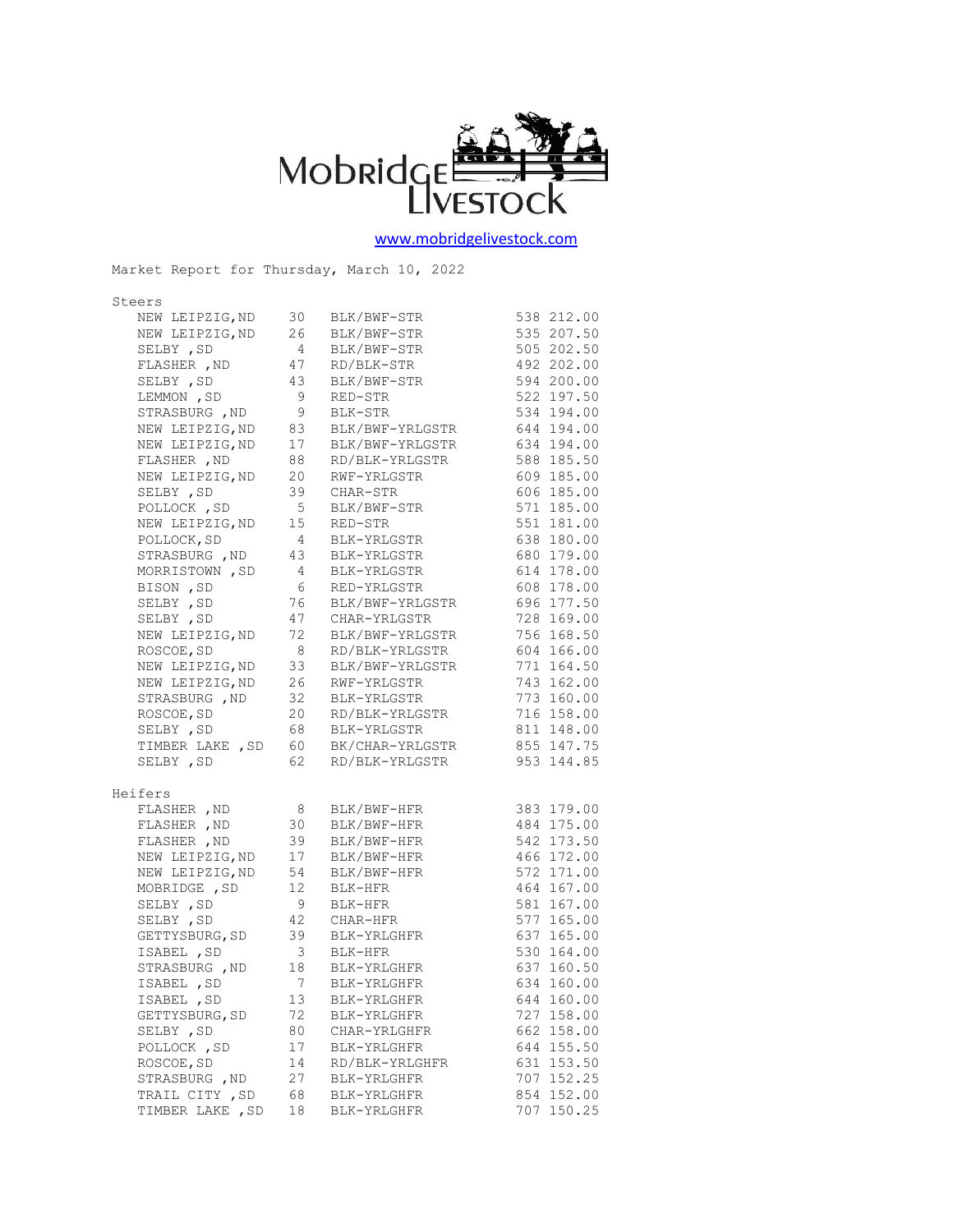| TIMBER LAKE , SD               | 27              | CHAR-YRLGHFR                      | 666 149.50          |
|--------------------------------|-----------------|-----------------------------------|---------------------|
| ISABEL , SD                    | 27              | BLK-YRLGHFR                       | 691 149.50          |
| GETTYSBURG, SD                 | $\overline{4}$  | BWF-YRLGHFR                       | 733 149.50          |
| LINTON , ND                    | 21              | RED-YRLGHFR                       | 696 149.50          |
| ISABEL , SD                    | 73              | BLK-YRLGHFR                       | 761 146.75          |
| ROSCOE, SD                     | 18              | RD/BLK-YRLGHFR                    | 751 146.00          |
| SELBY , SD                     | 29              | BLK-YRLGHFR                       | 739 145.50          |
| ISABEL , SD                    | 69              | BLK-YRLGHFR                       | 761 145.50          |
| POLLOCK, SD                    | 19              | BLK-YRLGHFR                       | 740 143.00          |
| POLLOCK, SD                    | 12              | BLK/BWF-YRLGHFR                   | 743 142.50          |
| TIMBER LAKE , SD               | 72              | BK/CHAR-YRLGHFR                   | 811 142.25          |
| TRAIL CITY , SD                | 67              | BLK-YRLGHFR                       | 789 141.00          |
| HOVEN, SD                      |                 | BLK/BWF-YRLGHFR                   | 780 139.75          |
| SELBY , SD                     |                 | 38 BLK/BWF-YRLG<br>61 BLK-YRLGHFR | 872 131.50          |
| HOVEN, SD                      | 38              | BLK/BWF-YRLGHFR                   | 895 126.75          |
|                                |                 |                                   |                     |
| Slaughter Cows & Heiferettes   |                 |                                   |                     |
| SELFRIDGE, ND                  | $1 \quad$       | BLK-HFRETTE                       | 1095 114.00         |
| SELFRIDGE , ND                 | $1 \quad$       | RED-HFRETTE                       | 1055 103.50         |
| SOLEN, ND                      |                 | 1 BLK-HFRETTE<br>1 RED-HFRETTE    | 1105 98.00          |
| MCINTOSH, SD                   |                 |                                   | 1025 96.00          |
| TIMBER LAKE , SD               | $2^{\circ}$     | BLK-HFRETTE                       | 1078 95.00          |
| TRAIL CITY, SD                 | $7\overline{ }$ | BLK-HFRETTE                       | 1206 95.00          |
| NEW LEIPZIG, ND                | $\mathbf{1}$    | BLK-HFRETTE                       | 1045 89.00          |
| REDFIELD, SD                   | $\mathbf{1}$    | RED-SL COW                        | 1170 88.50          |
| REDFIELD, SD                   | $1 -$           | RED-SL COW                        | 86.50<br>1285       |
| MOBRIDGE , SD                  | $\mathbf{1}$    | BLK-SL COW                        | 86.50<br>1240       |
| MCINTOSH, SD                   | $\mathbf{1}$    | RED-SL COW                        | 1375 86.50          |
| MC LAUGHLIN, SD                | 10              | BLK-SL COW                        | 86.50<br>1601       |
| BOWDLE, SD                     | 1               | BLK-SL COW                        | 1200 86.00          |
| MCLAUGHLIN, SD                 | $\mathbf{1}$    | BWF-SL COW                        | 1235<br>86.00       |
| MC LAUGHLIN, SD                | 5               | BLK-SL COW                        | 1277<br>86.00       |
|                                | $\mathbf{1}$    |                                   | 1400<br>86.00       |
| MCINTOSH, SD<br>MCLAUGHLIN, SD | $\mathbf{1}$    | RED-SL COW<br>BLK-SL COW          | 85.50<br>1605       |
|                                | $\mathbf{1}$    |                                   | 1445<br>85.50       |
| MCINTOSH, SD<br>REDFIELD, SD   | $\mathbf{1}$    | RED-SL COW                        | 1210<br>85.50       |
|                                | $\mathbf{1}$    | BLK-SL COW                        | 85.50               |
| SELFRIDGE, ND                  |                 | BLK-SL COW                        | 1235                |
| MC LAUGHLIN, SD                | $\mathbf{1}$    | BLK-SL COW                        | 1530 85.50<br>85.50 |
| MCLAUGHLIN, SD                 | 1               | BLK-SL COW                        | 1475                |
| TIMBER LAKE , SD               | $\mathbf{1}$    | BLK-SL COW                        | 1385<br>85.00       |
| SELFRIDGE, ND                  | $\mathbf{1}$    | BLK-SL COW                        | 1275 85.00          |
| MC LAUGHLIN, SD                | $\mathbf{1}$    | BLK-SL COW                        | 1485 85.00          |
| BOWDLE, SD                     | $\mathbf{1}$    | BLK-SL COW                        | 1485 85.00          |
| SOLEN, ND                      | $\mathbf 1$     | BLK-SL COW                        | 1575<br>85.00       |
| MCLAUGHLIN, SD                 | 1               | BLK-SL COW                        | 85.00<br>1465       |
| BOWDLE, SD                     | 1               | BLK-SL COW                        | 1395<br>85.00       |
| BOWDLE, SD                     | 1               | BLK-SL COW                        | 1310<br>85.00       |
| MOBRIDGE , SD                  | $\mathbf 1$     | BLK-SL COW                        | 85.00<br>1145       |
| MC LAUGHLIN, SD                | 1               | BLK-SL COW                        | 85.00<br>1305       |
| SELFRIDGE , ND                 | $1\,$           | RED-SL COW                        | 1565<br>85.00       |
| SELFRIDGE , ND                 | $\mathbf 1$     | RED-SL COW                        | 1550<br>84.50       |
| MC LAUGHLIN, SD                | 10              | BLK-SL COW                        | 1414<br>84.50       |
| MC LAUGHLIN, SD                | 12              | BLK-SL COW                        | 1380<br>84.50       |
| MC LAUGHLIN, SD                | 4               | BLK-SL COW                        | 84.50<br>1289       |
| MC LAUGHLIN, SD                | 1               | BLK-SL COW                        | 84.50<br>1440       |
| MOBRIDGE, SD                   | 1               | BLK-SL COW                        | 1350<br>84.50       |
| BOWDLE, SD                     | 1               | BLK-SL COW                        | 84.50<br>1590       |
| SELFRIDGE, ND                  | $\mathbf 1$     | BLK-SL COW                        | 84.50<br>1505       |
| MCLAUGHLIN, SD                 | 1               | BLK-SL COW                        | 84.50<br>1380       |
| MC LAUGHLIN, SD                | 1               | BLK-SL COW                        | 1320<br>84.50       |
| MC LAUGHLIN, SD                | 1               | BLK-SL COW                        | 1395<br>84.50       |
| BOWDLE, SD                     | 1               | BLK-SL COW                        | 1240<br>84.50       |
| BOWDLE, SD                     | 1               | BLK-SL COW                        | 84.50<br>1610       |